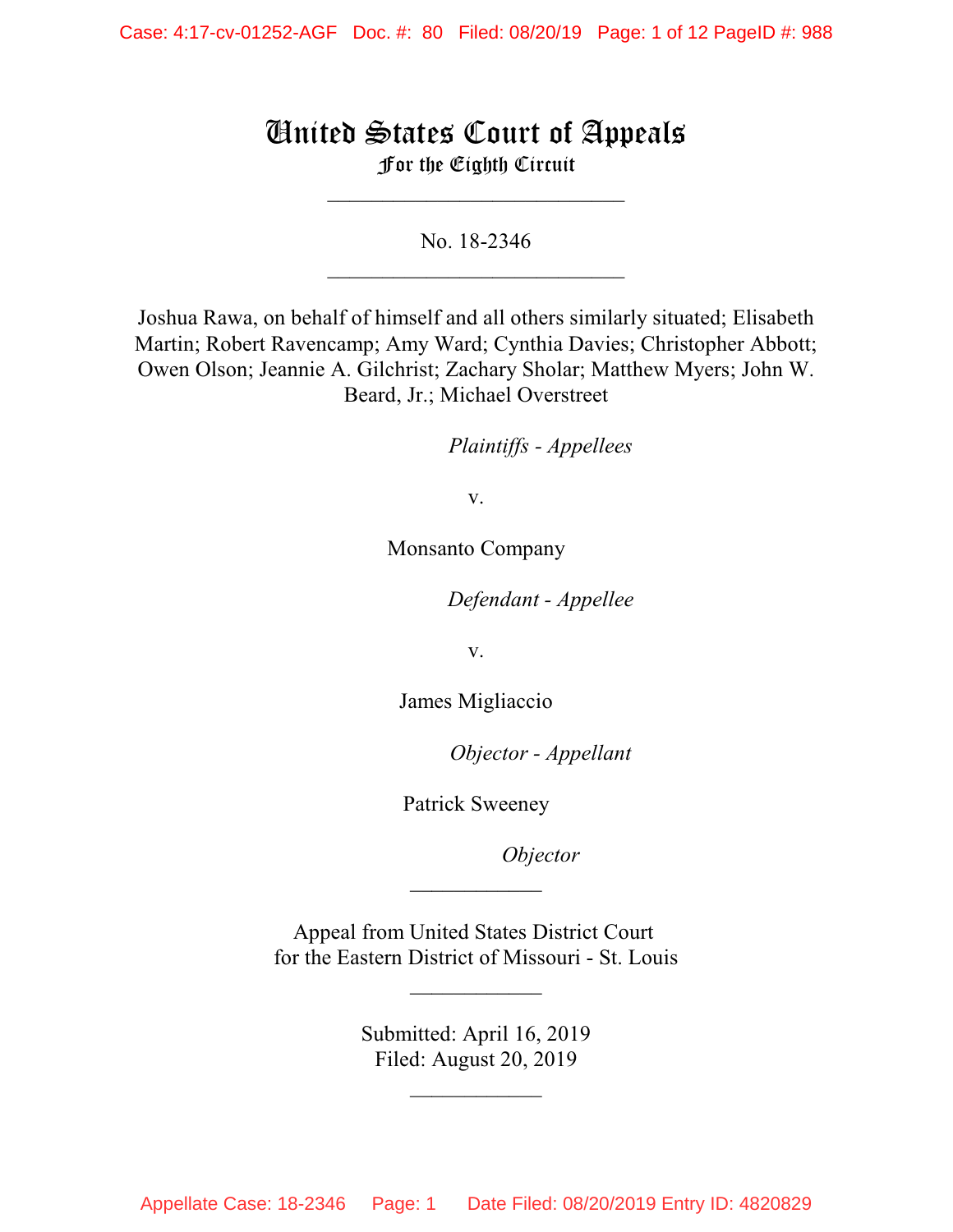$\frac{1}{2}$ 

Before SMITH, Chief Judge, ARNOLD and KELLY, Circuit Judges.

SMITH, Chief Judge.

Appellant-objector James Migliaccio was a member of a California class action against Monsanto Company that alleged the company used misleading labeling on its Roundup concentrate herbicide. Following certification of the California class in the Central District of California, class counsel filed the present action in the Eastern District of Missouri on behalf of a putative class of consumers from the other 49 states. The parties reached a nationwide settlement agreement. The Central District of California transferred the California action to Missouri, where Monsanto resides, in order to consolidate the cases and seek preliminary approval of the nationwide settlement. The federal district court<sup>1</sup> in Missouri granted preliminary approval of the settlement and its notice plan. After the notice period ended, the plaintiffs filed for final approval of the settlement. Migliaccio objected to certification of the nationwide class and to the fairness of the settlement on several grounds. The district court overruled his objection and granted final approval. Upon review, we conclude that the class members were adequately represented and that the settlement was reasonable, fair, and adequate. We therefore affirm.

### I. *Background*

Monsanto manufactures and markets Roundup, a well-known herbicide, in both concentrate and ready-to-use forms. The companymarketed its concentrate products, which require dilution before using, as a better value for consumers. In this class action lawsuit, plaintiff consumers alleged that Monsanto misled them about the concentration strength of these products through its product labeling. In doing so, plaintiffs claim, Monsanto implicitly misrepresented their value—by nearly 50

-2-

<sup>&</sup>lt;sup>1</sup>The Honorable Audrey G. Fleissig, United States District Judge for the Eastern District of Missouri.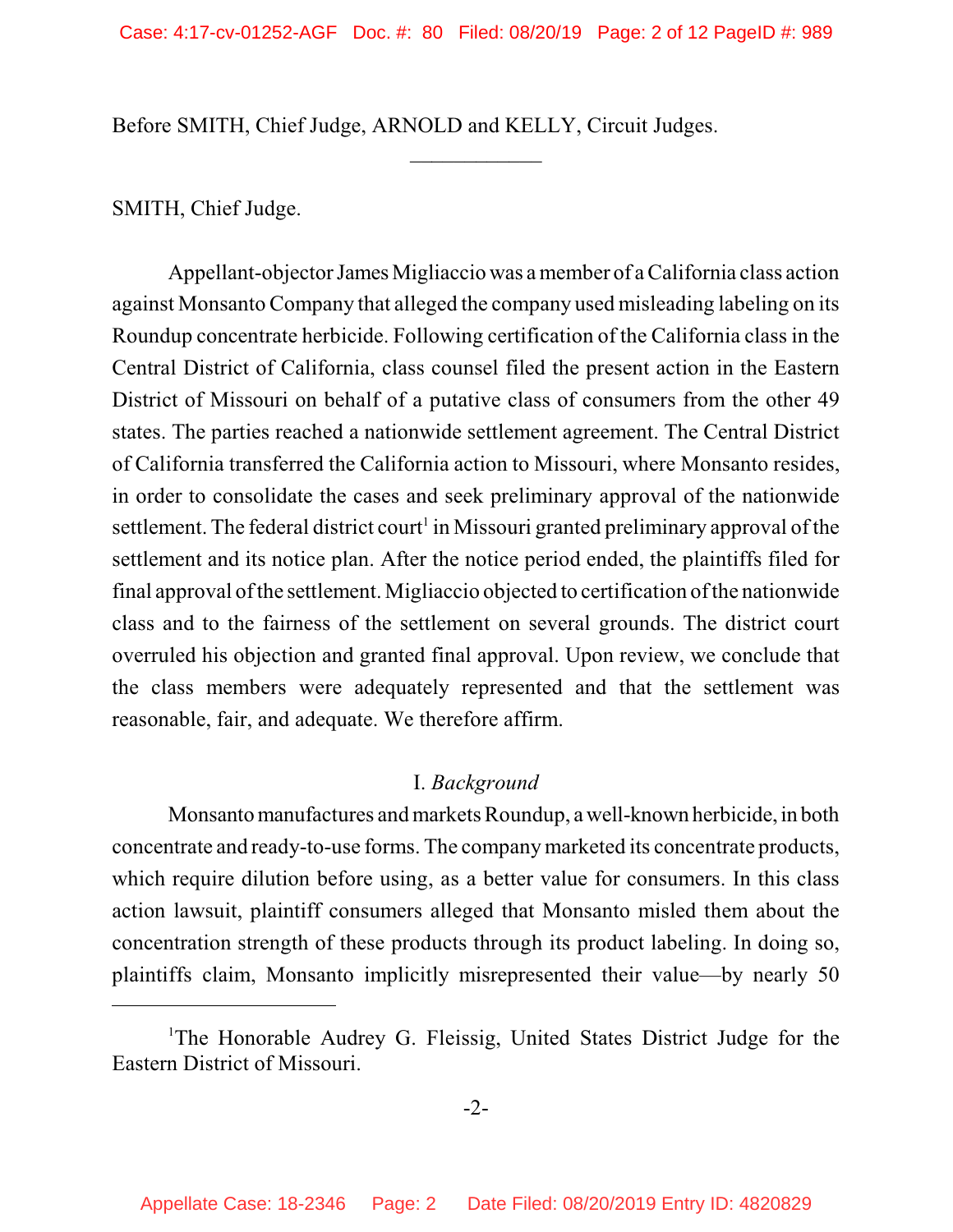percent on some units. As an example, one product's label advertised that it could be used to make up to ten gallons. But consumers discovered that, when diluted according to package instructions, the product only made just over five gallons.

Class counsel originally filed the suit in the Central District of California on behalf of a nationwide class. The court, however, eventually certified only a California class. Class counsel subsequently filed a complaint in Missouri, Monsanto's principal location, on behalf of a putative class of consumers from the other 49 states. The complaint alleged violations of both federal and Missouri laws. The parties negotiated and reached a tentative nationwide settlement. Other similar actions had been filed in courts across the country, and class counsel reached out to the plaintiffs in each case to advise them of the settlement's terms. Each agreed to support the settlement in exchange for class counsel's promise to seek incentive awards and reimbursement for costs and fees.

Class counsel moved the Central District of California to transfer the action to the Eastern District of Missouri, seeking consolidation with the 49-state class action. The court granted the motion.

The plaintiff class then moved the federal district court in the Eastern District of Missouri for preliminary approval of the nationwide settlement, which covered over four million retail units representing about \$164 million in retail sales. The motion set forth a notice plan, designed by the class administrator, which estimated a class size of approximately 3.5 million members who bought the products during the relevant time period. The notice plan targeted over 20 million people who had used weed killer products in the past. The plan assumed that the class members would be included among that number and receive adequate notice of the settlement. The court granted preliminary approval of the settlement and approved the proposed notice plan.

-3-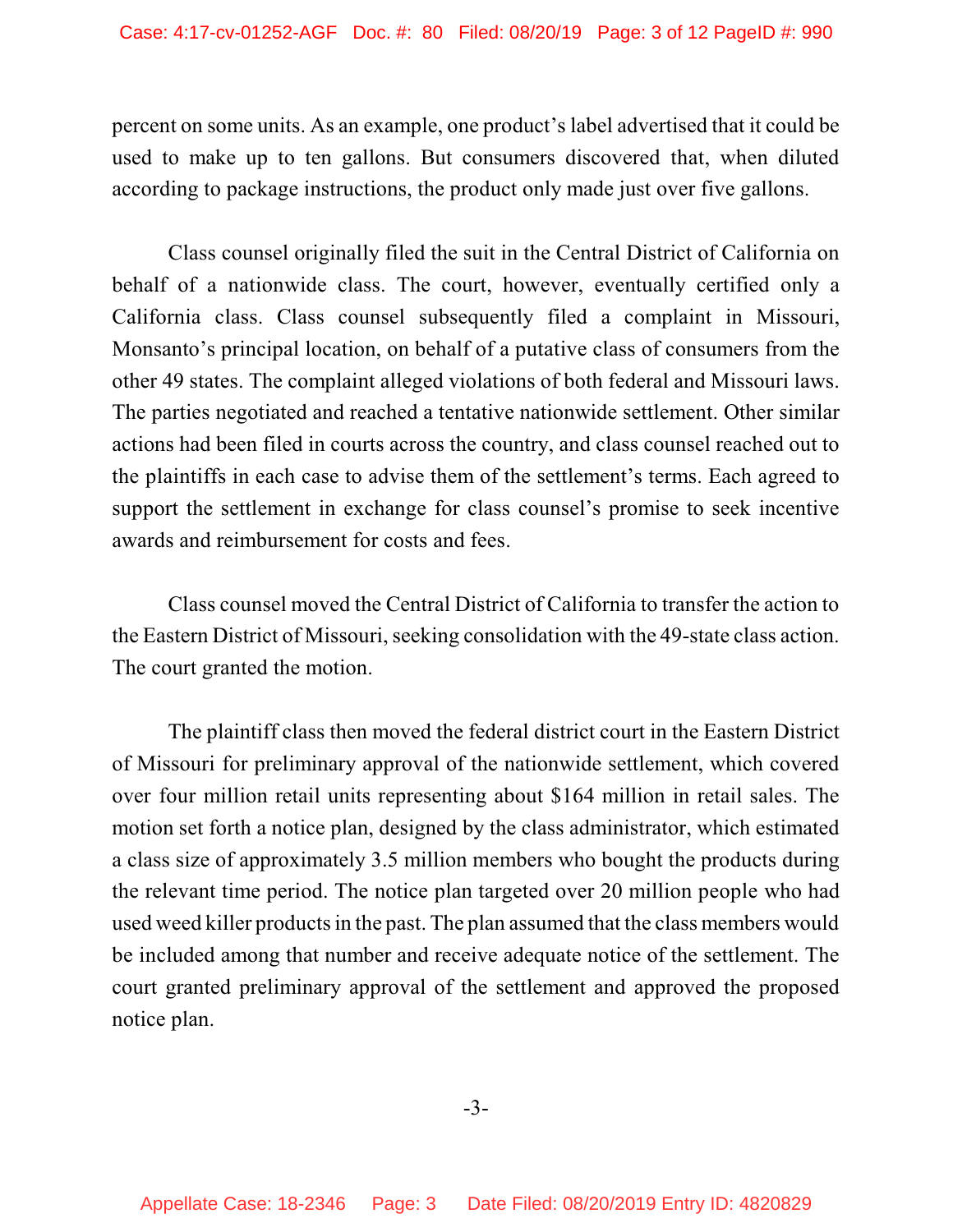According to the terms of the settlement, Monsanto would establish a \$21.5 million non-reversionary Common Fund for claims, notice, and administration costs; incentive awards; and attorneys' fees. Class counsel could apply for fees up to onethird of the Common Fund for their services. Any remaining unclaimed funds would be donated to *cy pres* recipients. 2

After the notice period ended and the claims were processed, the plaintiffs moved for final approval of the settlement and for attorneys' fees. The class administrator testified that it had validated a total of 70,360 claims, valued at \$10,732,832. Since the claims correspond to a 50 percent refund for the consumers' affected purchases, the class administrator testified that the value of the claims represented over \$21 million in retailsales. Because Monsanto made \$164 million in retail sales for the relevant period, this produced a claims rate of 13 percent. Class counsel sought one-third of the Common Fund (\$7,166,666) for attorneys' fees.

Migliaccio filed an objection opposing class certification and final approval of the settlement. He asserted that consolidation of the California class with the nationwide class diluted the California class members' claims, creating a conflict of interest for the nationwide class counsel that rendered their representation inadequate. Prior to transfer and consolidation of the California- and Missouri-based classes,

*Id*.

 ${}^{2}Cy$  *pres* (from the expression *cy pres comme possible*, meaning "as near as possible") is an equitable doctrine with origins in trust and estates law. *In re Airline Ticket Comm'n Antitrust Litig.*, 307 F.3d 679, 682 (8th Cir. 2002).

In the class action context, it may be appropriate . . . to use *cy pres* principles to distribute unclaimed funds. In such a case, the unclaimed funds should be distributed for a purpose as near as possible to the legitimate objectives underlying the lawsuit, the interests of class members, and the interests of those similarly situated.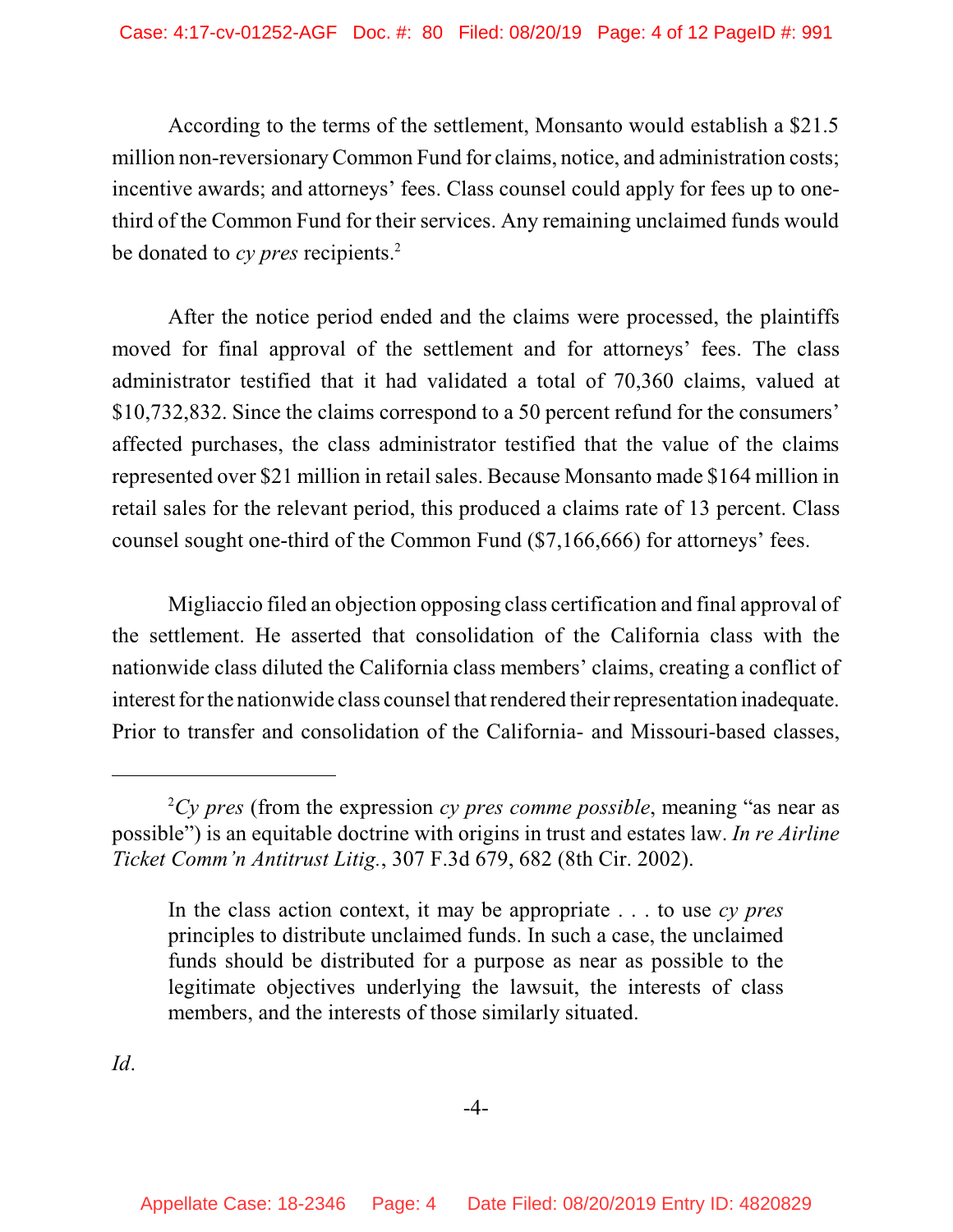counsel consulted with a legal ethics expert to address potential conflict-of-interest concerns. Based on the expert's advice, counsel represented to the court that no conflict existed. Migliaccio challenged the fairness of both the proposed settlement terms and the attorneys' fee award. He demanded that the nationwide class counsel produce the expert ethics opinion sought before the transfer, and he urged the court to perform a lodestar cross-check on the attorneys' fee award.

The court asked class counsel to submit detailed billing records and rates to support the motion for attorneys' fees and then held a two-hour fairness hearing, in which Migliaccio participated. Following the hearing, the court entered an order granting final certification to the nationwide class, final approval of the settlement, and attorneys' fees totaling 28 percent of the Common Fund.

### II. *Discussion*

Migliaccio raises four issues on appeal. First, he challenges the final approval, arguing that the district court based its fairness analysis on erroneous facts. Second, he avers the court failed to uncover ethical conflicts that made class certification inappropriate. Third, he contends the award of attorneys' fees is too high. Fourth, he argues the *cy pres* distribution of funds remaining in the Common Fund once all expenses are deducted is inappropriate and should instead be returned to class members. In response, the class action plaintiffs argue that Migliaccio lacks standing to bring this appeal because he could not receive any benefit from a favorable outcome.

## A. *Standing*

Before reaching the merits of his arguments, we first address the plaintiffs' assertion that Migliaccio lacks standing to bring these claims. They note that "class members lack standing to appeal aspects of a class action settlement that do not adversely affect their own interests." *Huyer v. Van de Voorde*, 847 F.3d 983, 987 (8th Cir. 2017). They assert that Migliaccio lacks standing to challenge the fairness of a

### -5-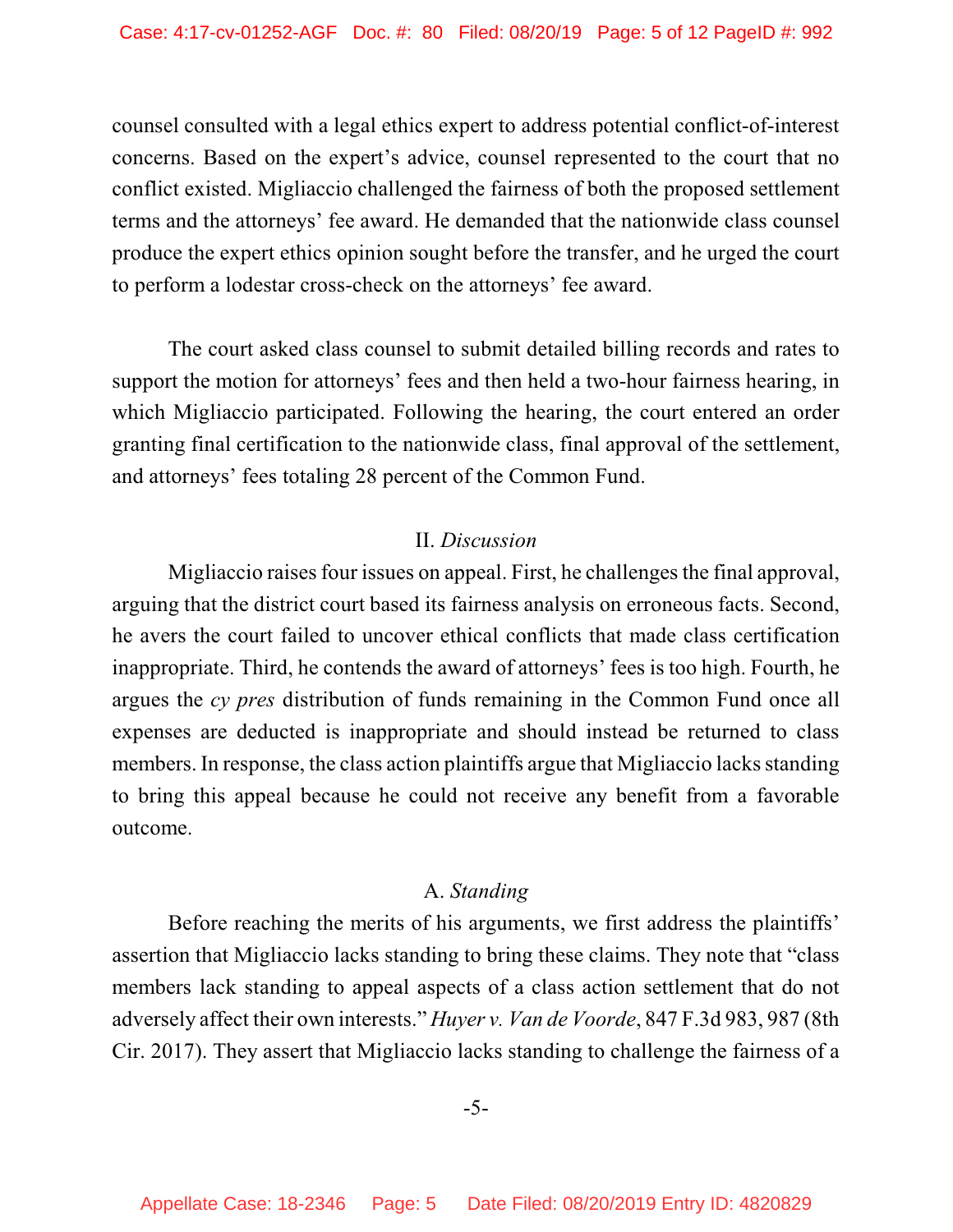settlement that fully compensates him for his claimed out-of-pocket losses. Similarly, they claimhe lacks standing to appeal the award of attorneys'fees because, according to the terms of the settlement agreement, any fees deemed excessive would be returned to the Common Fund and distributed to *cy pres* beneficiaries rather than to class members.

"To show standing under Article III of the U.S. Constitution, a plaintiff must demonstrate (1) injury in fact, (2) a causal connection between that injury and the challenged conduct, and (3) the likelihood that a favorable decision by the court will redressthe alleged injury." *Iowa League of Cities v. EPA*, 711 F.3d 844, 869 (8th Cir. 2013) (internal quotation omitted). "The standing Article III requires must be met by persons seeking appellate review, just as it must be met by persons appearing in courts of first instance." *Arizonans for Official English v. Arizona*, 520 U.S. 43, 64 (1997). Migliaccio asserts the district court relied on erroneous factual findings in determining the settlement was fair, reasonable, and adequate. He also contends that he would have received a more favorable outcome under California state law had the classes not been consolidated. His challenge to the settlement's distribution of funds, if successful, would yield a higher recovery for class members. These allegations support his having standing to dispute the settlement and class certification. *See Keil v. Lopez*, 862 F.3d 685, 699 (8th Cir. 2017) (concluding an objector had standing because "if the settlement agreement either adjusted recovery to account for the relative strength of all fifty states' consumer protection laws or simply provided greater recovery for class members . . . , [the objector] presumably would receive more money").

We need not address standing with respect to a review of the fee award because "the reasonableness of the attorneys' fees is within the overall supervisory review of this court." *Grunin v. Int'l House of Pancakes*, 513 F.2d 114, 127 n.13 (8th Cir. 1975). Migliaccio argues that any reduction in attorneys' fees should inure to the benefit of class members rather than defaulting to the terms of the settlement, which

-6-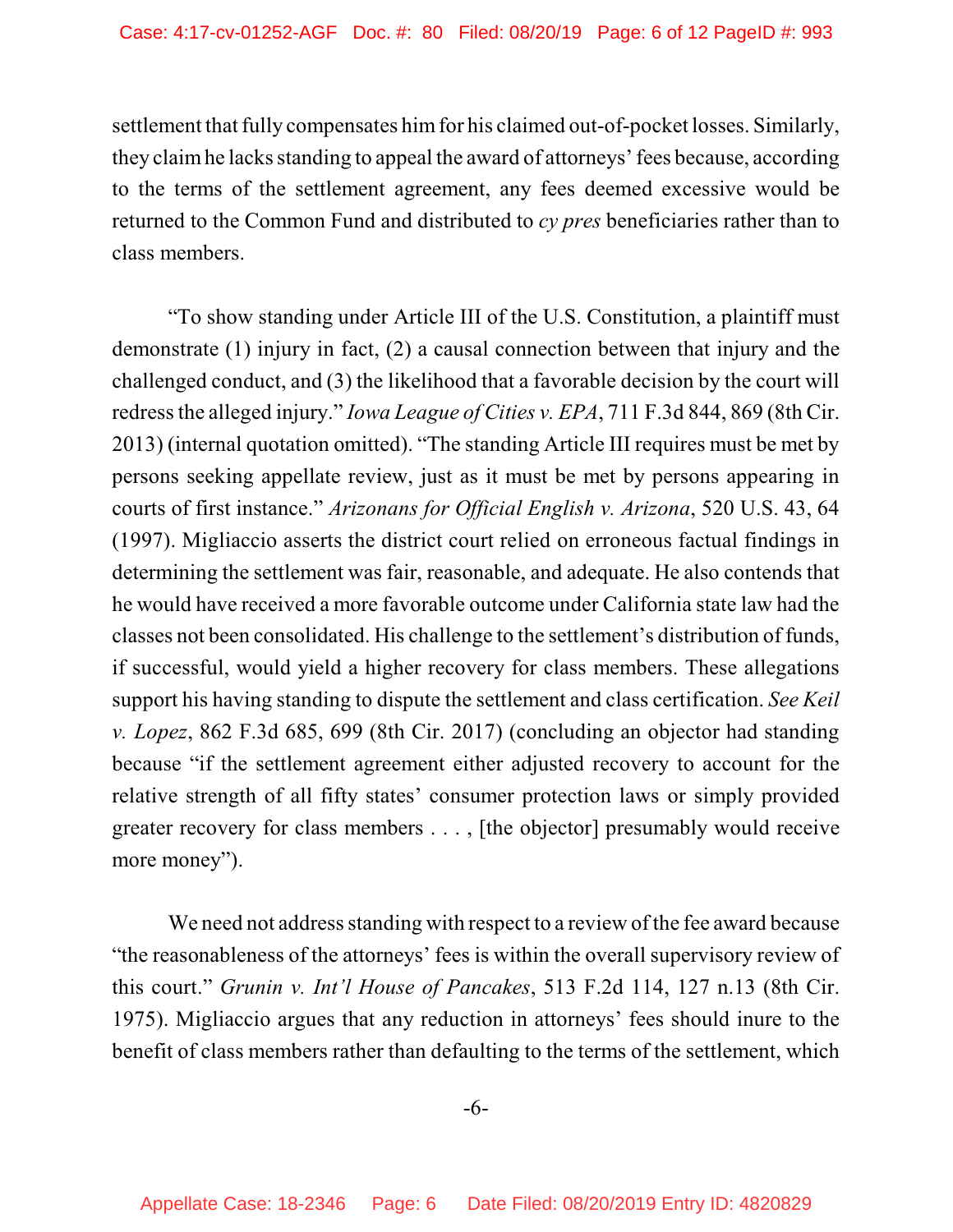provide that net funds remaining in the Common Fund will be distributed to *cy pres* recipients. Because he made this argument below, we may address whether the district court erred by refusing his request.

## B. *Substantive Claims* 1. *Settlement Approval*

We review a district court's order approving a class action settlement for an abuse of discretion. *Marshall v. Nat'l Football League*, 787 F.3d 502, 508 (8th Cir. 2015). In so doing, "we ask whether the district court considered all relevant factors, whether it was significantly influenced by an irrelevant factor, and whether in weighing the factors it committed a clear error of judgment." *Id*. (cleaned up).

Migliaccio asserts that the nationwide class consists of approximately 3.5 million members. He derives this figure from estimates made prior to the class notice period. In designing a notice plan, the class administrator used market research data to "estimat[e] that the class size [was] approximately 3.5 million persons and that a target audience of 20.08 million persons who have used weed killer products include[d] the members of the class." Mem. in Support of Consent Mot. for Prelim. Approval, Attach. 3 at 4, *Rawa v. Monsanto Co.*, No. 4:17-cv-01252-AGF (E.D. Mo. Oct. 4, 2017), ECF No. 32-3. The district court did not address this figure in its final approval analysis. Instead, it adopted the plaintiffs' reasoning following the claims period: "[B]ecause 13% of the product was claimed by 70,360 members, the evidence suggests the Class contains about 541,000 members." Pls.' Reply in Supp. of Mot. and Resp. to Obj. at 1 n.2, *Rawa v. Monsanto Co.*, No. 4:17-cv-01252-AGF (E.D. Mo. Apr. 3, 2018), ECF No. 49. The district court conducted its fairness analysis using these figures. The district court commended the settlement's full compensatory recovery for claimants and emphasized the considerably high claims rate. *See Keil*, 862 F.3d at 697 (observing "that a claim rate as low as 3 percent is hardly unusual in consumer class actions and does not suggest unfairness").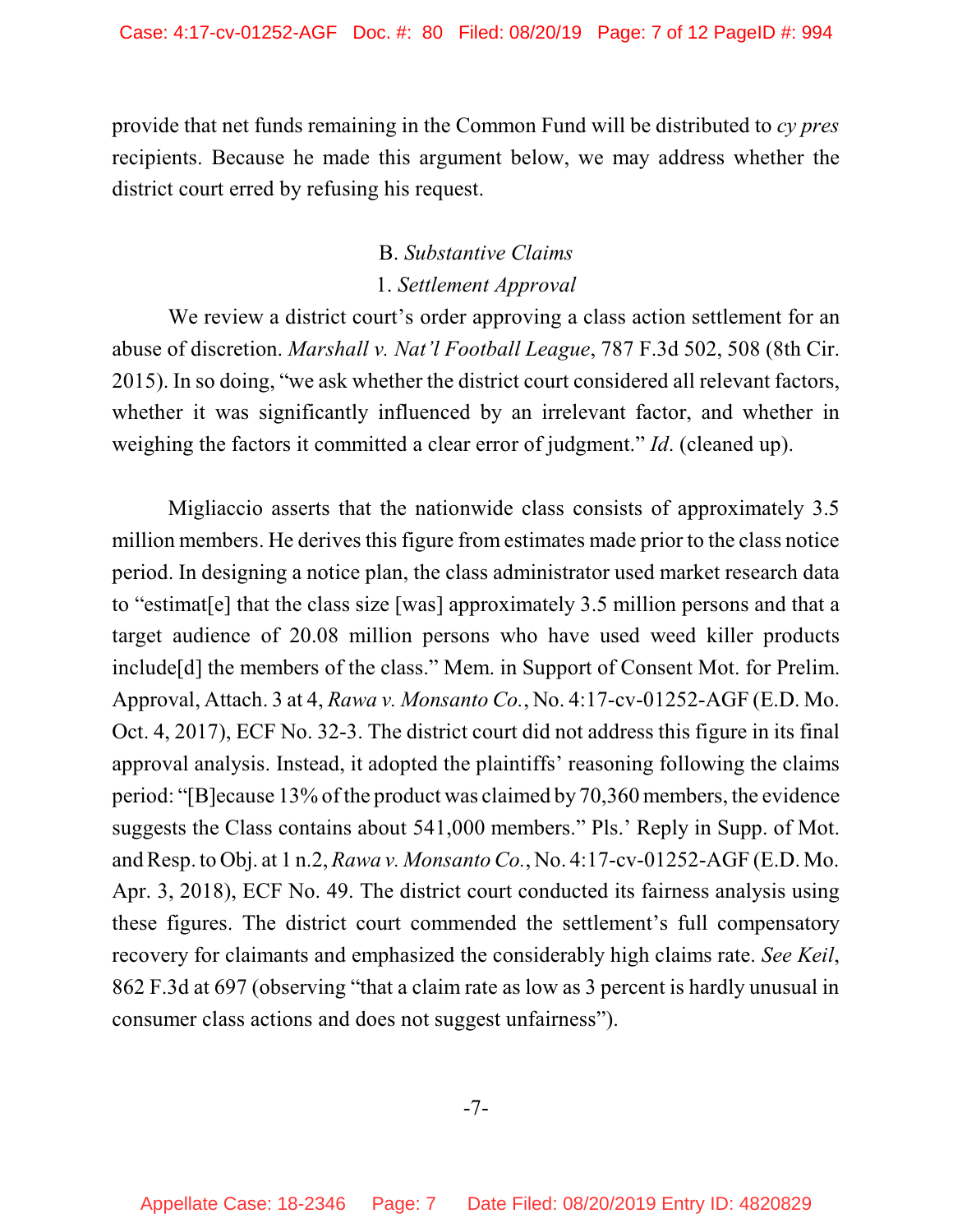"The single most important factor in determining whether a settlement is fair, reasonable, and adequate is a balancing of the strength of the plaintiff's case against the terms of the settlement." *Van Horn v. Trickey*, 840 F.2d 604, 607 (8th Cir. 1988). Migliaccio contends that the court's use of "grossly inaccurate figures" led it to misjudge the overall value of the settlement. Appellant's Br. at 13. However, Migliaccio fails to show that these figures are flawed and is unconvincing that the court should have based its analysis on pre-notice market research estimates rather than a simple, evidence-based calculation. So, we hold the district court did not abuse its discretion in granting final approval of the settlement.

## 2. *Class Certification*

We review the district court's decision to certify the settlement class for an abuse of discretion. *In re Target Corp. Customer Data Sec. Breach Litig.*, 892 F.3d 968, 973 (8th Cir. 2018).

Migliaccio argues that class counsel became inadequate due to conflicts that arose from the transfer and consolidation of the California class. He contends the transfer and consolidation ultimately "diluted California class members' claims." Appellant's Br. at 4. Migliaccio devotes much of his argument towards showing that the California class members received much less per member under the nationwide settlement when compared to a hypothetical recovery that they would have received absent consolidation.<sup>3</sup> He also seeks disclosure of the ethics opinion that class counsel sought prior to transfer. He does not, however, name a specific potential conflict that concerns him.

<sup>&</sup>lt;sup>3</sup>Migliaccio's calculations are premised on a number of estimates: the prenotice estimated nationwide class size of 3.5 million members; a similarly estimated California class size; and an assumption that the California class would "achieve"  $\vert$  the same 30% recovery of estimated damages as the \$21.5 million settlement represents of the \$70.5 million estimated damages for the nationwide class." Appellant's Br. at 21.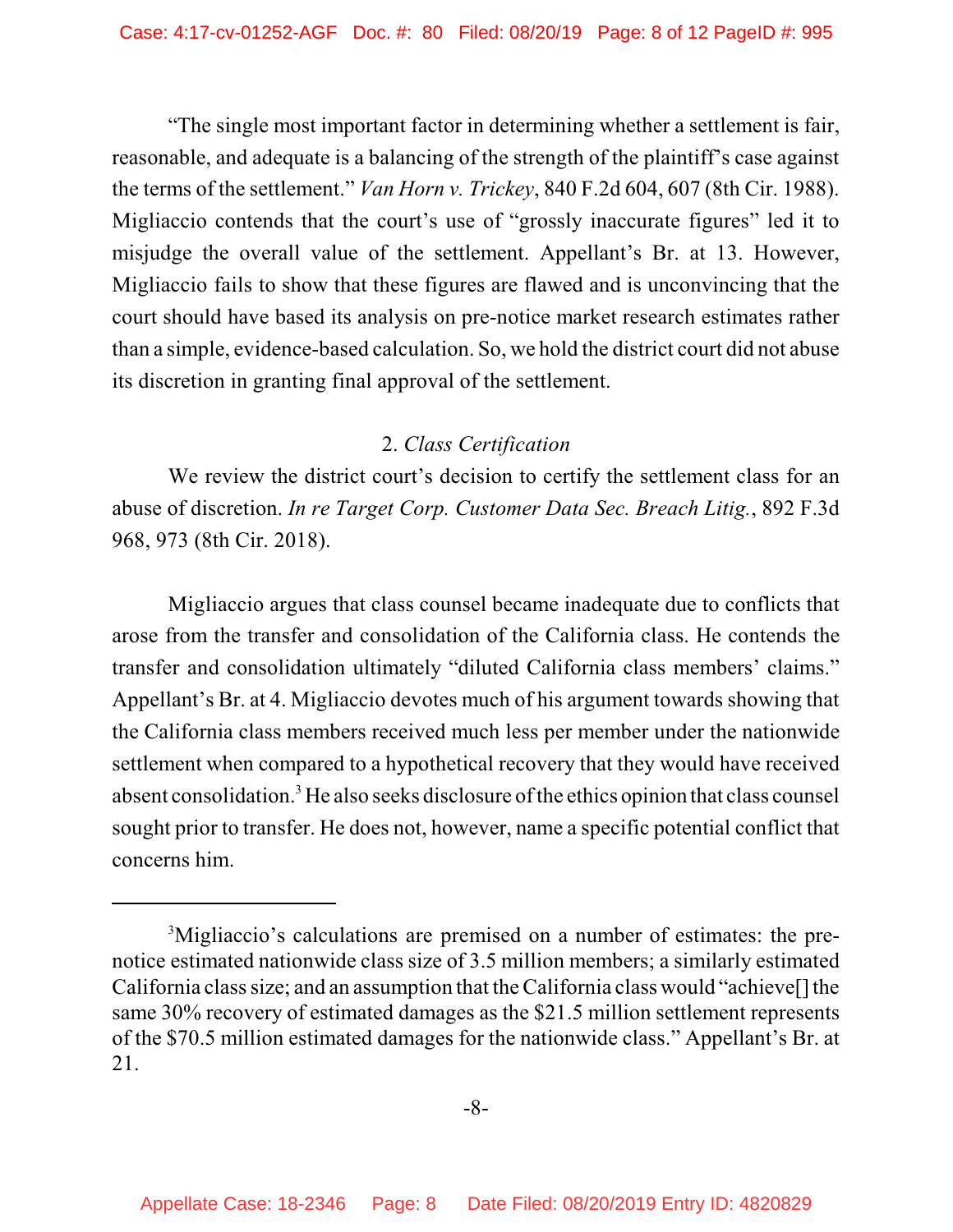Any California class member who submitted a valid claim recovered *at least* 100 percent of his or her alleged out-of-pocket damages under the nationwide settlement. The settlement's per-unit payment to claimants is higher than what plaintiffs sought through the damages model in the abandoned California case. Even if punitive damages are available to successful litigants under California consumer protection laws, "the outcome of the litigation was far from certain." *Keil*, 862 F.3d at 696. A nationwide settlement need not account for differences in state laws. *Id*. at 700. Moreover, "a settlement is a product of compromise and the fact that a settlement provides only a portion of the potential recovery does not make such settlement unfair, unreasonable orinadequate." *Id.* at 696 (internal quotation omitted). On this record, Migliaccio has failed to show how the California class members' claims were diluted.

He also maintains that the transfer and consolidation created a conflict for class counsel. Though he has not asserted precisely what that conflict is, he says "class counsel recognized the conflict," as evidenced by their decision to consult with an ethics expert before asking the California court to transfer the case. Appellant's Br. at 22. The district court adequately addressed his concerns at the fairness hearing:

[T]he fact that an attorney consults someone to make sure that they are on solid ground is not an admission of a conflict. That is a lawyer taking prudent steps when they have an obligation to a class. . . . I take that as a sign of responsible behavior by class counsel and not some admission that a conflict exists.

Tr. of Fairness Hr'g at 58, *Rawa v. Monsanto Co.*, No. 4:17-cv-01252-AGF (E.D. Mo. May 14, 2018), ECF No. 57.

Migliaccio has failed to show how the California class members have been disadvantaged by their inclusion as members of the nationwide class. We find no

-9-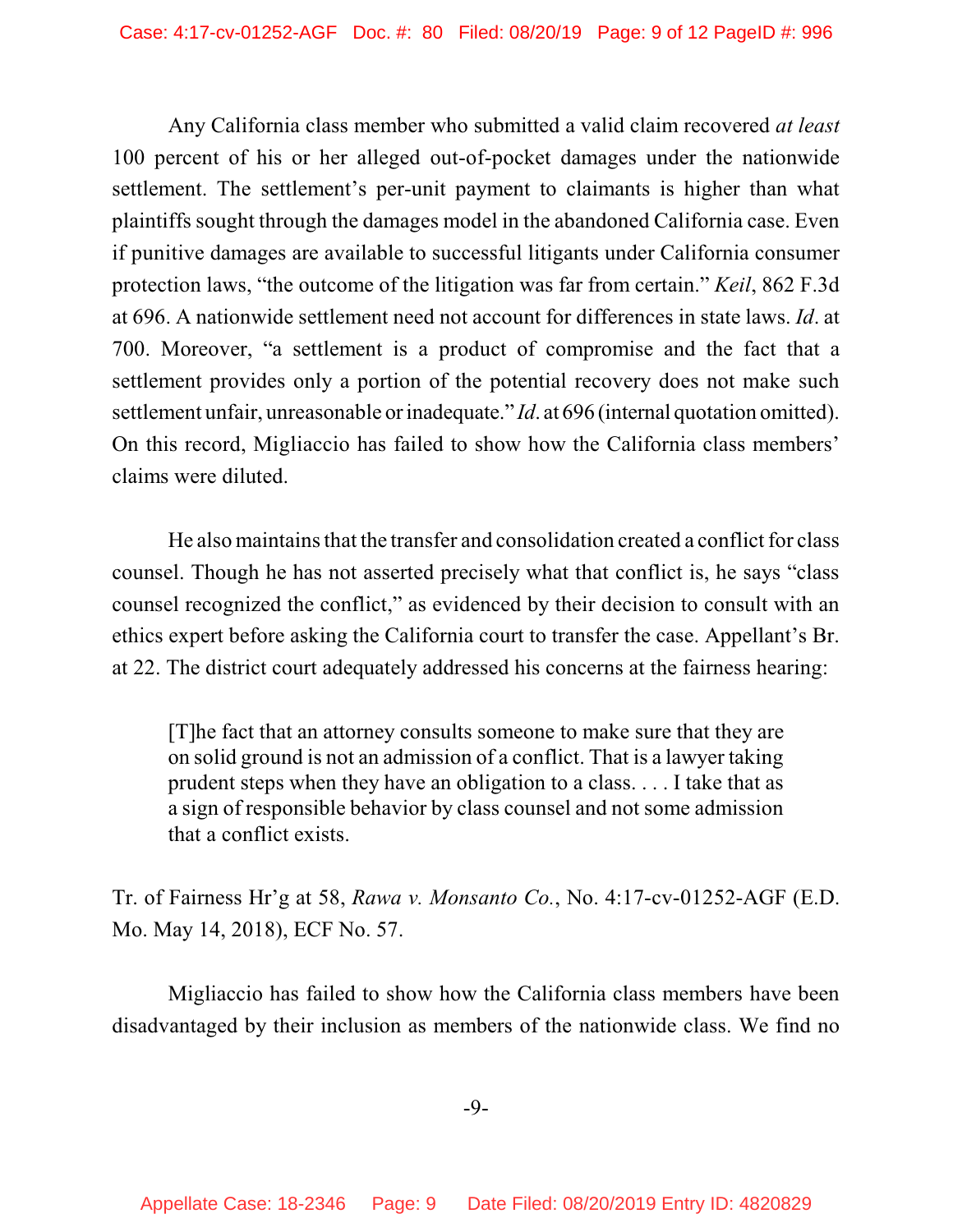abuse of discretion in the district court's refusal to order production of the expert ethics opinion.

#### 3. *Attorneys' Fee Award*

We review the district court's award of attorneys' fees for an abuse of discretion. *Petrovic v. Amoco Oil Co.*, 200 F.3d 1140, 1156 (8th Cir. 1999). The district court has discretion to use either a lodestar or percentage-of-the-fund method in determining an appropriate recovery, "and the ultimate reasonableness of the award is evaluated by considering relevant factors from the twelve factors listed in *Johnson v. Ga. Highway Express, Inc.*, 488 F.2d 714, 719–20 (5th Cir. 1974)." *In re Target Corp.*, 892 F.3d at 977 (cleaned up). The district court has the burden of "provid[ing] a concise but clear explanation of its reasons for the fee award." *Id*. (internal quotation omitted). "We give substantial deference to a district court's determinations, in light of the district court's superior understanding of the litigation." *In re Genetically Modified Rice Litig.*, 764 F.3d 864, 871 (8th Cir. 2014).

Class counsel requested a fee award totaling 33 percent of the Common Fund. After considering the *Johnson* factors, the parties' arguments, the attorney billing records, and the relevant case law, the district court determined that an award of 28 percent of the Common Fund was appropriate. The court acknowledged that "[t]he corresponding lodestar multiplier of 5.3 is still quite high compared to similar cases in this circuit," but it concluded it was not unreasonable in light of the results obtained. *Rawa v. Monsanto Co.*, No. 4:17-cv-012520-AGF, 2018 WL 2389040, at \*9 (E.D. Mo. May 25, 2018). The district court decided that a generous award was warranted based on "the novelty and uncertainty of the claims, the skill required by counsel to perform the work properly, especially on a nationwide basis, time limits imposed in the [California case], the experience and ability of the attorneys, and significantly, the large amount involved and excellent result achieved." *Id*. The court also cited class counsel's general efficiency as well as the effectiveness of the notice process to justify the award.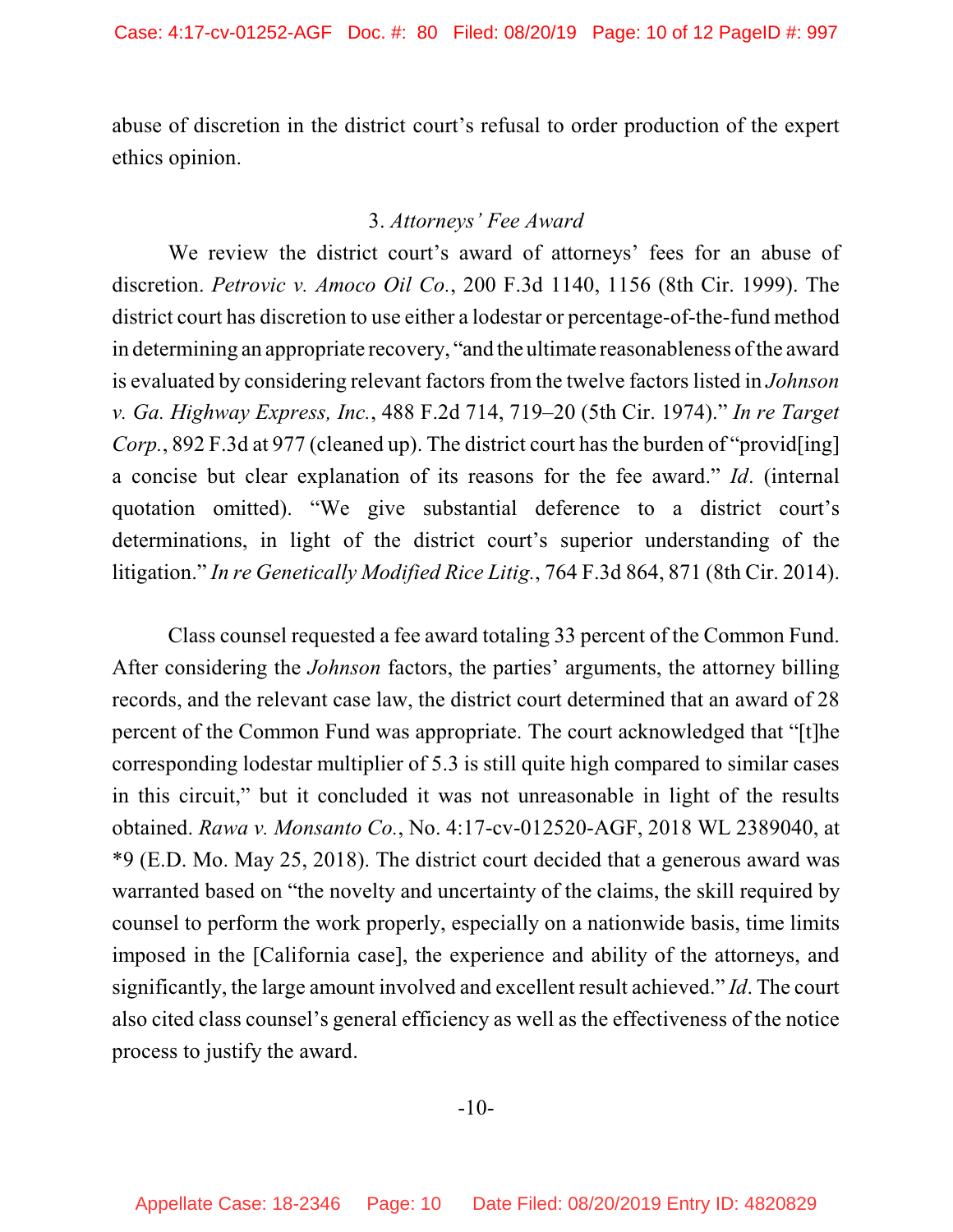Migliaccio uses the same estimated class size and claims rate figures again to dispute the quality of the settlement's terms. He takes issue with the district court's weighing of the *Johnson* factors. He also disputes certain hours in the billing records submitted by class counsel.

The fee award in this case is in line with other awards in this circuit. *See Huyer v. Buckley*, 849 F.3d 395, 399 (8th Cir. 2017) ("Indeed, courts have frequently awarded attorneys' fees ranging up to 36% in class actions."). And while the 5.3 lodestar multiplier is high, it does not exceed the bounds of reasonableness. *See, e.g.*, *In re Charter Commc'ns, Inc., Sec. Litig.*, No. 4:02-cv-1186-CAS, 2005 WL 4045741, at \*18 (E.D. Mo. Jun. 30, 2005) (finding reasonable a 5.61 cross-check multiplier and noting that "[t]o overly emphasize the amount of hours spent on a contingency fee case would penalize counsel for obtaining an early settlement and would distort the value of the attorneys' services" (internal quotation omitted)). The district court adequately explained the reasons for its decision, and the result is not obviously unreasonable in light of our prior case law.

Migliaccio presented his billing record disputes to the district court at the fairness hearing. In its order, the district court stated that it had taken both the parties' arguments and the submitted billing records under "careful consideration" in determining the fee award. *Rawa*, 2018 WL 2389040, at \*9. We find that the district court "fulfilled its responsibility of providing a concise but clear explanation of its reasons for the fee award." *In re Genetically Modified Rice Litig.*, 764 F.3d at 872 (internal quotation omitted). Migliaccio has failed to show that the court's decision amounted to an abuse of discretion.

## 4. Cy Pres *Distribution*

Class counsel requested a fee award of 33 percent of the Common Fund, or \$7,166,666. The district court instead awarded 28 percent, or \$6,020,000. Migliaccio argues the difference between these amounts should be distributed to class members

### -11-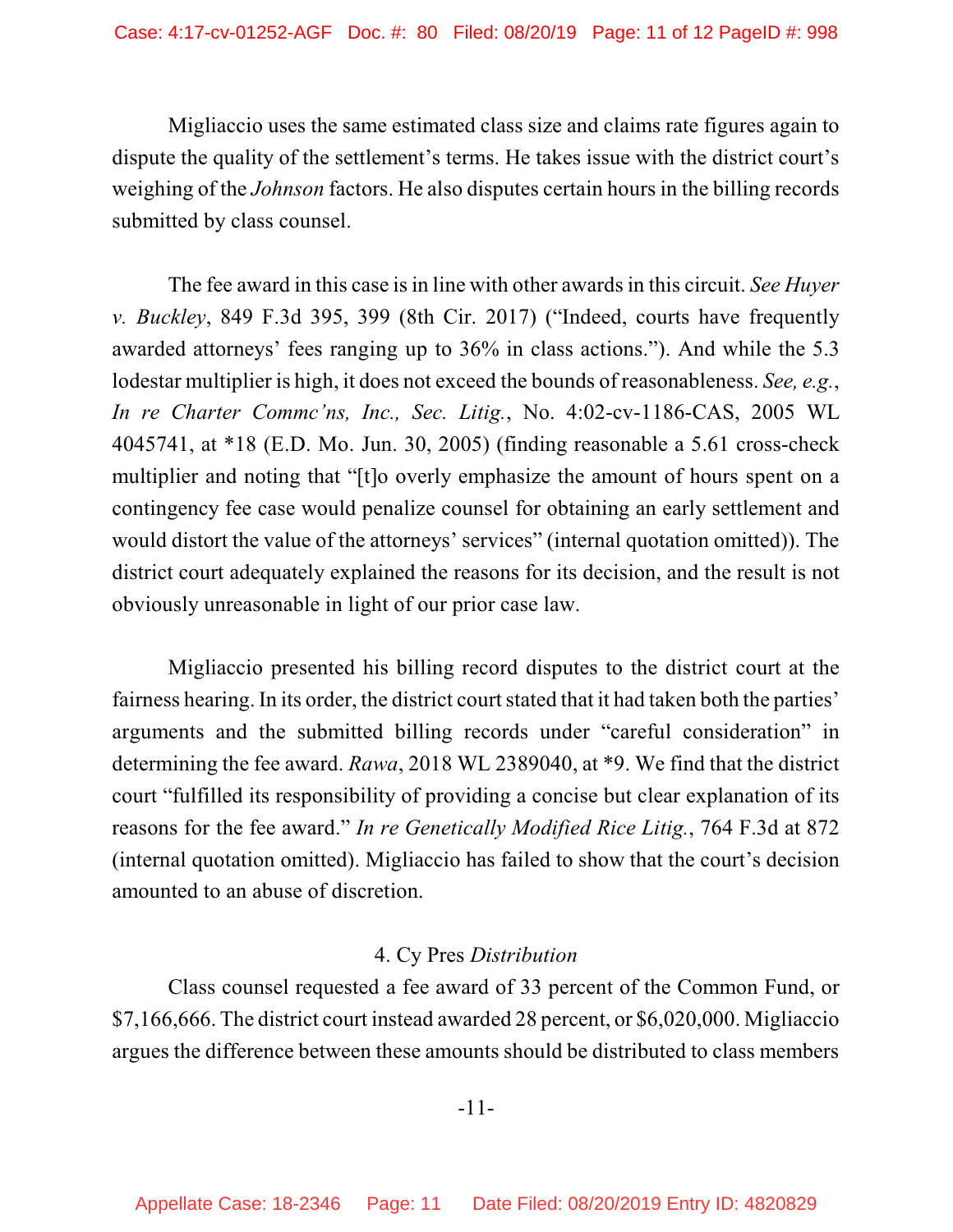instead of to *cy pres* beneficiaries as contemplated by the terms of the settlement agreement. Essentially, he requests that the district court redraft the terms of the agreement to allow for an alternative method of fund distribution for the amount in question.

District courts do not rewrite settlement agreements. "[T]he power to approve or reject a settlement negotiated by the parties before trial does not authorize the court to require the parties to accept a settlement to which they have not agreed." *Evans v. Jeff D.*, 475 U.S. 717, 726 (1986). Contrary to Migliaccio's characterizations on appeal, the court did not order the *cy pres* distribution of the difference in fees—the terms of the settlement agreement did. "[W]hile the settlement agreement must gain the approval of the district judge, once approved its terms must be followed by the court and the parties alike. . . . The terms of the settlement agreement are always to be given controlling effect." *Klier v. Elf Atochem N. Am., Inc.*, 658 F.3d 468, 475–76 (5th Cir. 2011) (footnote omitted). Accordingly, we find no error.

 $\mathcal{L}_\mathcal{L}$  , where  $\mathcal{L}_\mathcal{L}$  is the set of the set of the set of the set of the set of the set of the set of the set of the set of the set of the set of the set of the set of the set of the set of the set of the

III. *Conclusion* We affirm the judgment of the district court.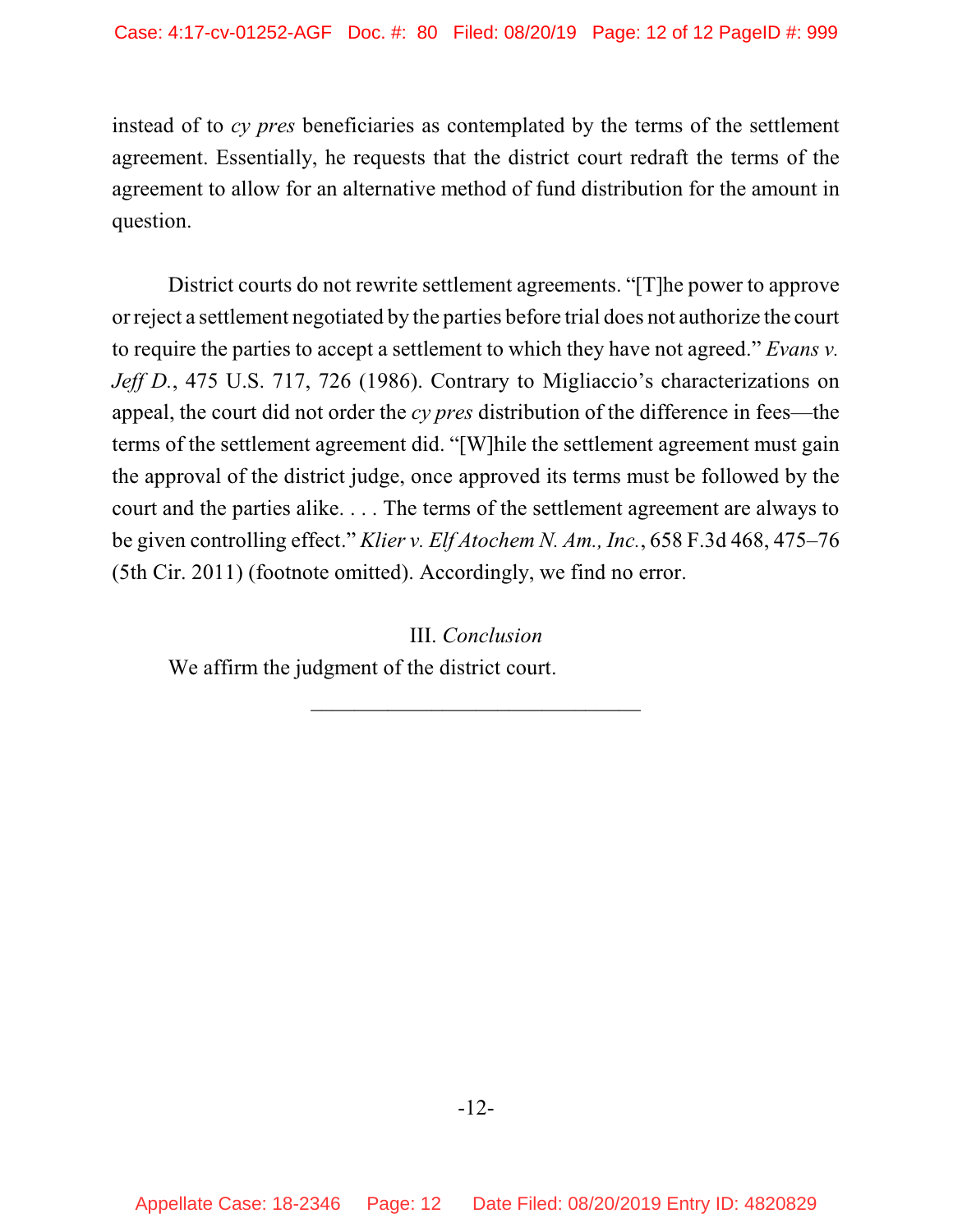*For The Eighth Circuit* Thomas F. Eagleton U.S. Courthouse 111 South 10th Street, Room 24.329 **St. Louis, Missouri 63102**

**Michael E. Gans**  *Clerk of Court*

**VOICE (314) 244-2400 FAX (314) 244-2780 [www.ca8.uscourts.gov](http://www.ca8.uscourts.gov/)**

August 20, 2019

Mr. Robert William Clore BANDAS LAW FIRM Suite 1020 500 N. Shoreline Boulevard Corpus Christi, TX 78401

RE: 18-2346 Joshua Rawa, et al v. James Migliaccio

Dear Counsel:

The court has issued an opinion in this case. Judgment has been entered in accordance with the opinion. The opinion will be released to the public at 10:00 a.m. today. Please hold the opinion in confidence until that time.

Please review [Federal Rules of Appellate Procedure](http://www.uscourts.gov/uscourts/rules/appellate-procedure.pdf) and the [Eighth Circuit Rules](http://media.ca8.uscourts.gov/newrules/coa/localrules.pdf) on postsubmission procedure to ensure that any contemplated filing is timely and in compliance with the rules. Note particularly that petitions for rehearing and petitions for rehearing en banc must be received in the clerk's office within 14 days of the date of the entry of judgment. Counsel-filed petitions must be filed electronically in CM/ECF. Paper copies are not required. No grace period for mailing is allowed, and the date of the postmark is irrelevant for pro-se-filed petitions. Any petition for rehearing or petition for rehearing en banc which is not received within the 14 day period for filing permitted by FRAP 40 may be denied as untimely.

> Michael E. Gans Clerk of Court

**HAG** 

Enclosure(s)

cc: Mr. Thomas A. Canova Mr. Kevin J. Dolley Mr. John Joseph Fitzgerald IV Mr. Matthew R. Grant Mr. Erik L. Hansell Mr. Sidney W. Jackson III Mr. Gregory J. Linhares Ms. Melanie Rae Persinger Mr. John J. Rosenthal

> District Court/Agency Case Number(s): 4:17-cv-01252-AGF 4:17-cv-02300-AGF